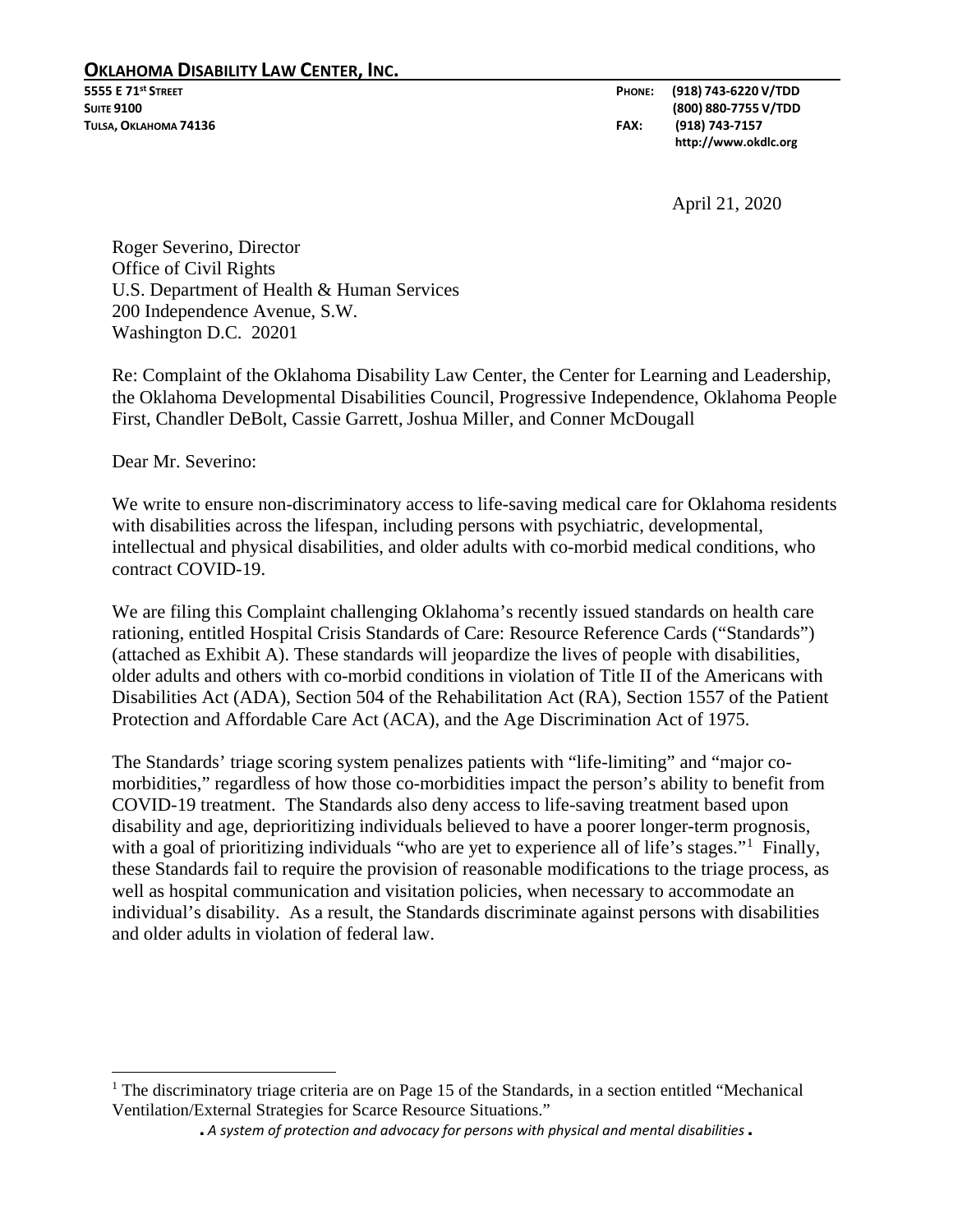Oklahoma is only days away from an anticipated peak in COVID-19 transmission.<sup>[2](#page-1-0)</sup> At that point the demand for care may exceed capacity, prompting heartbreaking decisions regarding the allocation of medical resources. While we understand that public officials and health care institutions are faced with the unenviable prospect of having to make difficult choices about how to allocate care, it is critical that OCR take immediate steps to ensure that life-saving care is not illegally withheld from disabled citizens, older adults, and others with co-morbid conditions, due to discriminatory triage criteria.

For this reason, we request a finding by your Office that triage factors which deny life-saving treatment to individuals based on underlying co-morbidities and long-term prognosis and age, must be eliminated from the Standards in order to comply with federal law.

# **Complainants**

**Oklahoma Disability Law Center (ODLC)** is the federally funded protection and advocacy system for individuals with disabilities in the state of Oklahoma. Our office is mandated to protect the legal and civil rights of Oklahomans with disabilities. Our mission and legal advocacy has never been more important than in the face of the current Covid-19 pandemic, as we continue to monitor the emerging challenges faced by our citizens living with disabilities and the state's response to this public health emergency.

**The Center for Learning and Leadership (CLL)** is Oklahoma's federally designated University Center for Excellence in Developmental Disabilities (UCEDD). Our vision refers to "all" people and our mission refers to "partners." We believe in the value of people, diversity, inclusion, and participation; "All" means all. Without all of us, as a community, we are less than we could be. We believe that every person brings unique gifts to the world. Our vision is, "All people with disabilities and their families are valued participants in community life." Our mission includes partnering to make a positive difference in the lives of people with disabilities and their families through learning and leadership. The CLL/UCEDD vision and mission addresses four overarching goals: 1) Delivering Pre-Service & Continuing Education, including educating students and professionals in disability-related disciplines; 2) Providing communitybased services, training, and technical assistance; 3) Conducting research and advocacy: Conducting community-based research and evaluation and providing best practice information and advocacy on issues important to people with disabilities and their families; and 4)Dissemination: Provide evidence-based information about disability-related topics.

**The Developmental Disabilities Council of Oklahoma (DDCO)** advocates for the rights of people with intellectual and developmental disabilities to be included in full and enviable lives in their communities. The mission of the DDOC is to lead and advocate for systems change in the field of developmental disabilities, leverage collaborations and partnerships toward improved

l

<span id="page-1-0"></span><sup>2</sup> OSDH Releases COVID-19 Modeling for Oklahoma, Estimates April 21 Peak available at [https://coronavirus.health.ok.gov/articles/osdh-releases-covid-19-modeling-oklahoma-estimates-april-21](https://coronavirus.health.ok.gov/articles/osdh-releases-covid-19-modeling-oklahoma-estimates-april-21-peak) [peak.](https://coronavirus.health.ok.gov/articles/osdh-releases-covid-19-modeling-oklahoma-estimates-april-21-peak)

<sup>■</sup> *A system of protection and advocacy for persons with physical and mental disabilities* ■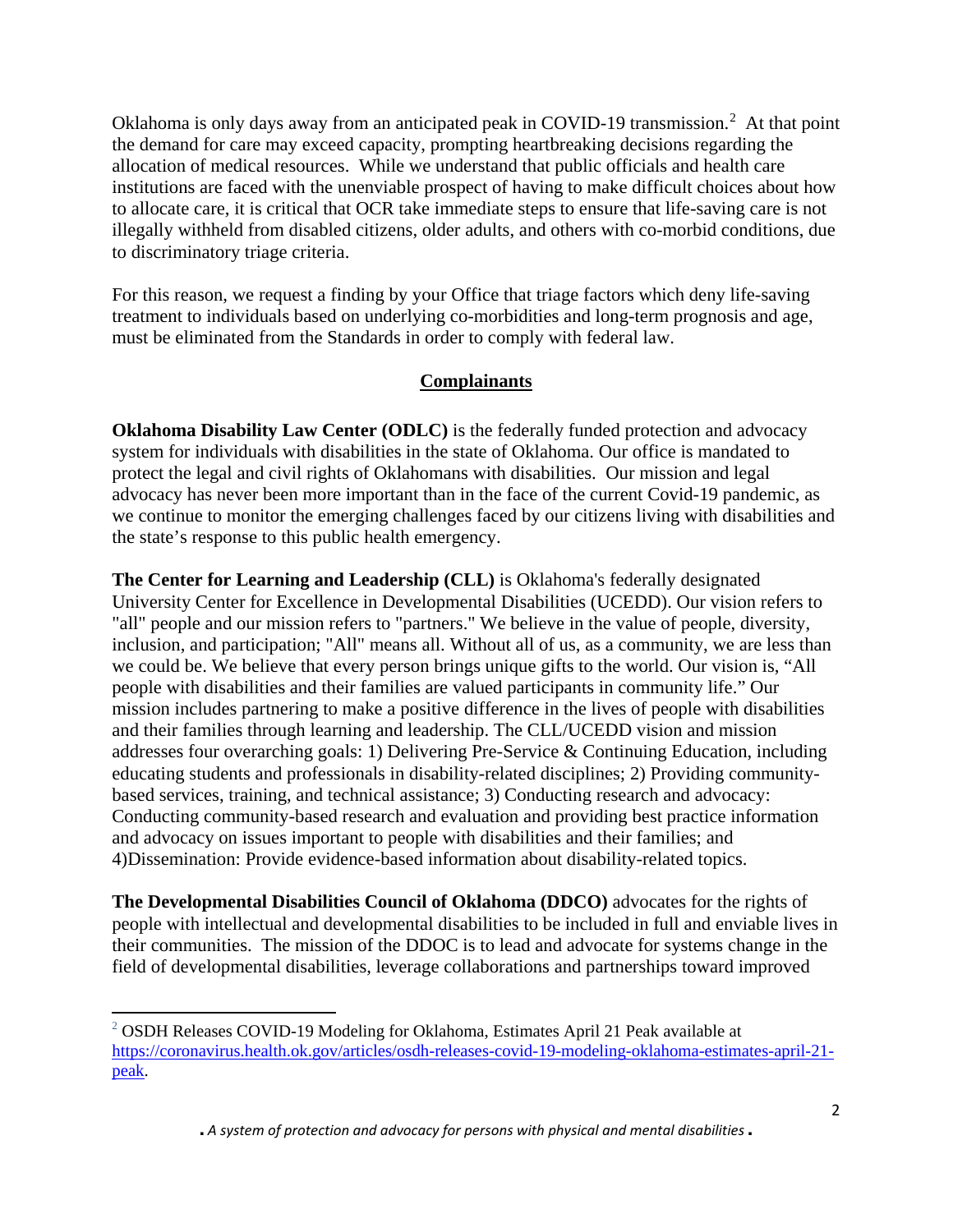services and supports for Oklahomans with developmental disabilities, and promote positive perceptions and attitudes toward people with developmental disabilities.

**Progressive Independence is a federally funded Center for Independent Living (CIL)** that provides independent living services to all Oklahomans with a disability central Oklahoma. Their mission is to encourage and facilitate self-sufficient, independent lifestyles and to enhance the quality of life for individuals with disabilities in central Oklahoma.

**Oklahoma People First, Inc (OPF)** is Oklahoma's statewide Self Advocacy Organization for individuals with developmental and intellectual disabilities. The mission of OPF is to promote equality for people with disabilities; assist people with disabilities to speak for themselves; provide education for people in our communities; educate ourselves on disability issues; and gain public support for disability issues.

In addition to these organizations, this Complaint is brought by the following individuals:

Chandler DeBolt is a 24-year-old man who has cerebral palsy, secondary to a heart condition. Chandler is non-verbal, non-ambulatory, has scoliosis, diminished lung capacity, has an internal baclofen pump, is fed by a g-j-tube, and requires oxygen at night. Because of these conditions he is at higher risk of developing respiratory issues. When Chandler has had planned surgery, his scoliosis has impeded his airway making intubation difficult. Before COVID-19, Chandler received a few hours of private duty nursing care in his home. Since mid-March, Chandler's mother has been the sole provider of his care in order to limit the potential infection carried into the home. Chandler's condition is medically fragile and he is at risk of being perceived as someone whose life has diminished value. Chandler's parents are worried about what will happen to him if he is admitted to hospital during the COVID-19 crisis especially given the State's Crisis Standards. Chandler and his family want him to be treated the same as everyone else and want to make sure that other people with disabilities are also treated the same.

Cassie Garrett is a 34-year-old woman with Turner Syndrome, a chromosomal condition ascribing females with common features, physical traits and multiple medical conditions caused by the complete or partial absence of the second sex chromosome. This results in a lack of all hormones which impacts her mentally, emotionally and physically in numerous ways. Due to the number of times she has been intubated over a series of hospital stays, she is now unable to speak more than whispering a few words here and there. As a result, she cannot be heard over the nurse call system. She is also hearing impaired. Since the nurses all have masks on now due to COVID-19, she cannot read their lips to aid in her understanding. As a result of Turner Syndrome, she has many physical anomalies that require adjustments to be made in the way medical care is typically provided. For example, she fluid overloads very quickly (exacerbating pneumonia). She has very narrow, leaky vessels, so when she fluid overloads, she has to be given a special medication to pull the fluid back into her vessels. Her J tube and G tube for feeding and medication must be handled differently than a typical patient. Some of her veins typically used for central lines cannot be used because they do not travel to the places they should. She has an extremely poor short-term memory which has proven detrimental as she is unable to remember the unique needs and specific approaches that need to be communicated to medical staff due to her multiple disabilities. It is crucial people with disabilities be given special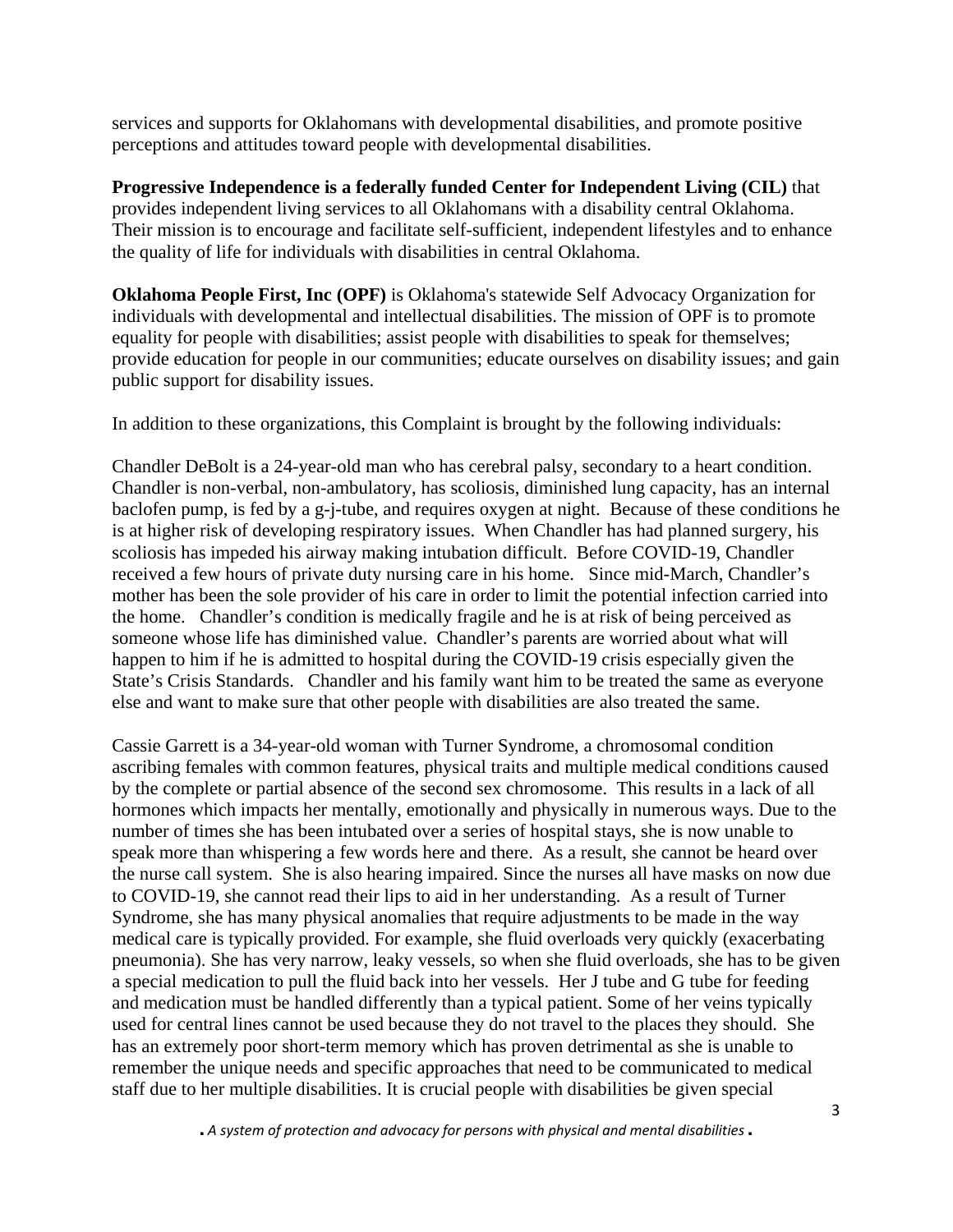accommodations like having an advocate or family member with them so their voice can be heard just the same as any other patient.

Joshua Miller is a 22-year-old male who is diagnosed with Agenesis of the Corpus Callosum, Autism, Tourette's Syndrome, Generalized Anxiety Disorder, auto-immune diseases and is visually impaired. Joshua also has developmental delays in all areas. His functional/developmental age is 6 years old. Joshua needs constant care throughout the day. He has extreme anxiety in new situations and often has meltdowns. He was born with a variety of congenital anomalies. One example is his constricted airway which puts him at high risk for developing complications with any throat or respiratory infection. Because of these conditions, he is at higher risk of developing more severe respiratory issues. When Joshua gets sick, it is a major event. He needs constant reassurance and explanations for what is happening. He also needs a caregiver who can use individualized and appropriate communication methods and tools to keep him calm and stable in a new and scary situation. Josh is at risk of being perceived as someone whose life has diminished value. His parents worry about what will happen if he is admitted to the hospital during the COVID-19 crisis, especially given the State's Crisis Standards. He deserves fair and equal treatment in a crisis situation. Fair, in this case, means getting what an individual needs to have the best chance for survival. A parent/caregiver must be with him at all times.

Conner McDougall is 15-year-old male. Conner was in a car accident when he was 20 months old that left him with a spinal cord injury at C 1,2, and 3. Due to a high level of spinal cord injury he requires a ventilator to help him breath 24 hours a day. Conner is at risk of being perceived as someone whose life has diminished value. Conner's mother and guardian is extremely worried about what will happen to him if he is admitted to hospital during the COVID-19 crisis especially given the State's Crisis Standards. He wants to be treated the same as everyone else and wants to make sure that other disabled people are also treated the same.

This Complaint follows similar actions filed with the Office of Civil Rights against state crisis standards in Washington, Alabama, Tennessee, Utah, Kansas, New York and Pennsylvania, and incorporates by reference the legal arguments set forth in the Washington complaint.<sup>[3](#page-3-0)</sup>

# **Oklahoma Hospital Crisis Standards of Care**

### *A. Background*

 $\overline{a}$ 

On March 31, 2020, ODLC wrote to Governor Kevin Stitt asking that state officials take specific steps to ensure that life-saving care is not illegally withheld from disabled residents and older adults, including individuals with co-morbid conditions, due to discriminatory resource allocation or altered standards of care. ODLC urged the Governor to immediately adopt and disseminate mandatory statewide guidelines based on principles outlined by the National Council

<span id="page-3-0"></span><sup>&</sup>lt;sup>3</sup> These OCR complaints are available at<https://www.centerforpublicrep.org/covid-19-medical-rationing/> This analysis incorporates the legal analysis of the Center for Public Representation and others concerning the Massachusetts Crisis Standards of Care.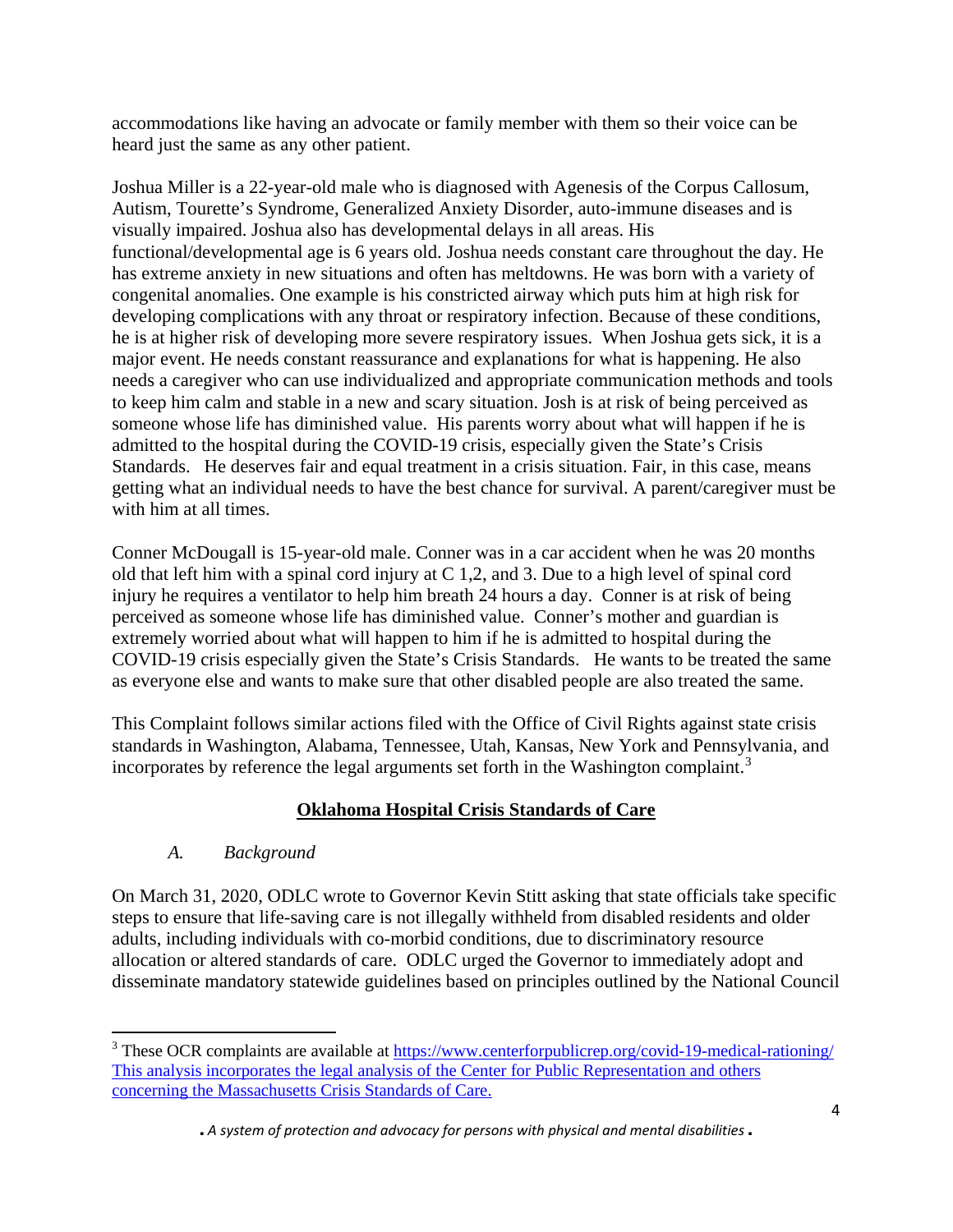on Disability (NCD)<sup>[4](#page-4-0)</sup> and the Consortium for Citizens with Disabilities (CCD).<sup>[5](#page-4-1)</sup> ODLC further advised the Governor and his Administration of your Office's March 28, 2020 Bulletin, and the federal government's directive that civil rights laws prohibiting discrimination on the basis of disability in HHS funded health programs or activities "remain in effect," including as they apply to the delivery of lifesaving care and treatment during the COVID-19 outbreak.<sup>[6](#page-4-2)</sup>

On April 3, 2020, ODLC was invited to attend a conference call with a representative of the Oklahoma State Department of Health (OSDH) and a representative from the Governor's office. On this call, ODLC learned for the first time that a small group of physicians, government officials and other health care workers, had met over the previous several days to develop Crisis Standards of Care for Oklahoma, without input from the disability community, advocates or older adults. The Standards were issued on April 10, 2020, and are the subject of this Complaint.

Additionally, the Standards provide no guidance on hospital visitation policies, nor has the State issued any statewide protocols covering this issue. Currently, Oklahoma hospitals are each developing their own visitor policies that, in many cases, exclude guardians and caregivers of people with disabilities from participation in their care. On April 13,2020, ODLC sent a letter to the Governor and OSDH imploring them to immediately adopt a statewide policy on hospital visitation during the Covid-19 emergency that includes exceptions for people with disabilities who may require a support person to stay with them during emergency room visits and hospitalizations. ODLC reminded the Governor and OSDH that individuals with disabilities who need communication or behavioral supports in hospital situations retain their rights to reasonable accommodations under federal law, including the Americans with Disabilities Act (ADA), Section 504 of the Rehabilitation Act and Section 1557 of the Affordable Care Act (ACA), even in a pandemic. To date, there has been no response from the Governor or the OSDH.

# *B. The Oklahoma Standards' Triage Assessment Process*

The Standards enumerate 6 "General Core Strategies" to which each health care institution will adhere. Standards at 4. Yet, neither the OCR Bulletin, nor any applicable federal civil rights laws, are mentioned anywhere in the Standards, other than a short paragraph at the end of the Table of Contents. There are no required safeguards against unconscious bias, or guidance on

l

<span id="page-4-0"></span><sup>&</sup>lt;sup>4</sup> See, Letter of the National Council on Disability to the U.S. Department of Health & Human Services, Office for Civil Rights, March 18, 2020, available at [https://ncd.gov/publications/2020/ncd-covid-19](https://ncd.gov/publications/2020/ncd-covid-19-letter-hhs-ocr) [letter-hhs-ocr.](https://ncd.gov/publications/2020/ncd-covid-19-letter-hhs-ocr)

<span id="page-4-1"></span><sup>&</sup>lt;sup>5</sup> See, Letter of the Consortium of Citizens with Disabilities, to the U.S. Department of Health & Human Services, Office for Civil Rights, March 20, 2020, available at [http://www.c-c-d.org/fichiers/Letter-re-](http://www.c-c-d.org/fichiers/Letter-re-COVID-19-and-Disability-Discrimination-final.pdf)[COVID-19-and-Disability-Discrimination-final.pdf.](http://www.c-c-d.org/fichiers/Letter-re-COVID-19-and-Disability-Discrimination-final.pdf)

<span id="page-4-2"></span><sup>6</sup> *See*, [https://www.hhs.gov/sites/default/files/ocr-bulletin-3-28-20.pdf.](https://www.hhs.gov/sites/default/files/ocr-bulletin-3-28-20.pdf)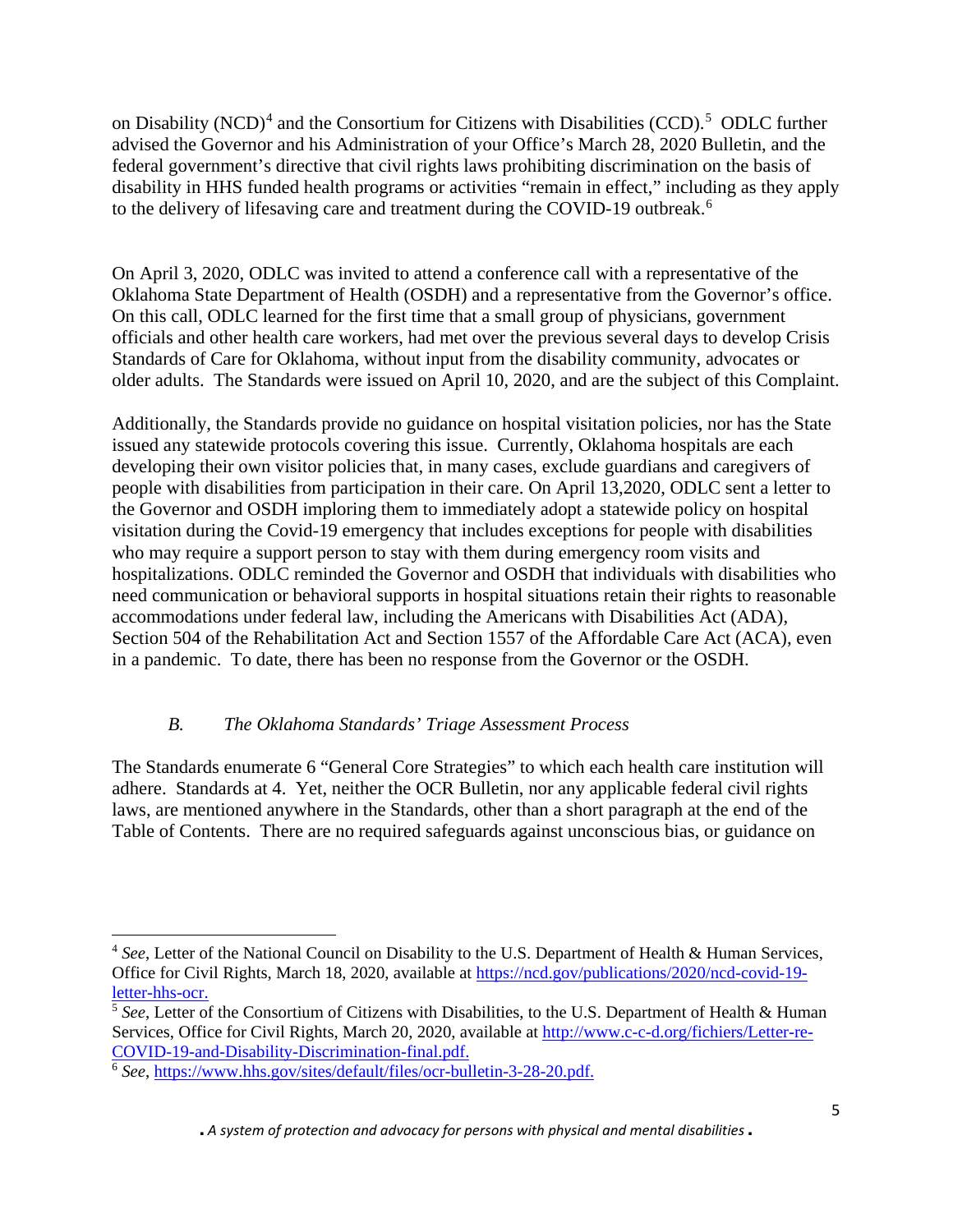how to avoid discriminatory application of triage principles against persons with disabilities and others with underlying, co-morbid medical conditions.[7](#page-5-0)

The Standards' allocation framework is based on two considerations: 1) saving the most lives; and 2) prioritizing "life-cycle and instrumental value/reciprocity principles". *Id*. at 15. Patients who do not have serious co-morbid illness are given priority over those who have illnesses that limit their life expectancy*. Id. at 14.* The allocation process for ventilation calls for hospitals to "calculate a total score using the multi-principle allocation framework (short-term + long-term prognosis score "[range 1-8]." *Id*. Using this numerical score, each patient is placed in a priority group. The higher a patient's score, the less likely they are to receive lifesaving care. *Id*.

Priority scoring for patients over is outlined as using the Sequential Organ Failure Assessment (SOFA) score to characterize patients' prognosis for hospital survival. The presence of significant life-limiting comorbid conditions is used to characterize patients' longer-term prognosis. Points are assigned for SOFA score category and the presence of comorbid conditions, and points for severely life-limiting comorbidities. These points are then added together to produce a total priority score, which ranges from 1 to 8. Lower scores indicate higher likelihood to benefit from critical care; priority will be given to those with lower scores. Standards at 13-14.

The presence of "major" and "severely life-limiting" co-morbid conditions are used to predict "prognosis for long-term survival." *Id*. Patients' expected longevity or "prognosis for long-term survival (medical assessment of co-morbid conditions)" can be a deciding factor in whether or not they are prioritized for ventilation. *Id.* Finally, if the scores of two individuals are identical and only one treatment intervention is available, the life-cycle and instrumental value/reciprocity principles will be used as "tie-breaker". These decision-making tools prioritize care for "individuals who are yet to experience all of life's stages" and individuals who play a key role "in protecting public health and maintaining societal functioning". *Id*. at 15. Clearly, using this type of criteria as a tool for deciding who should receive life-sustaining care and who should not, places individuals with disabilities and older adults at a huge disadvantage and is discriminatory, in violation of federal law.

# **Oklahoma Standards Violate Federal Law**

# *A. Legal Standards*

 $\overline{\phantom{a}}$ 

Title II of the ADA prohibits public entities (such as state and local governments) from excluding people with disabilities from their programs, services, or activities, denying them the benefits of those services, programs, or activities, or otherwise subjecting them to discrimination. 42 U.S.C. §§ 12131-12134. Implementing regulations promulgated by the United States

<span id="page-5-0"></span><sup>7</sup> The Standards do include a list of factors which are not to be considered in the allocation of scarce medical resources, including but not limited to race/ethnicity, gender, sexual orientation, disability, perceptions of quality of life, insurance status, or broad social worth. Standards at 15. However, the triage criteria make it impossible to be faithful to these principles.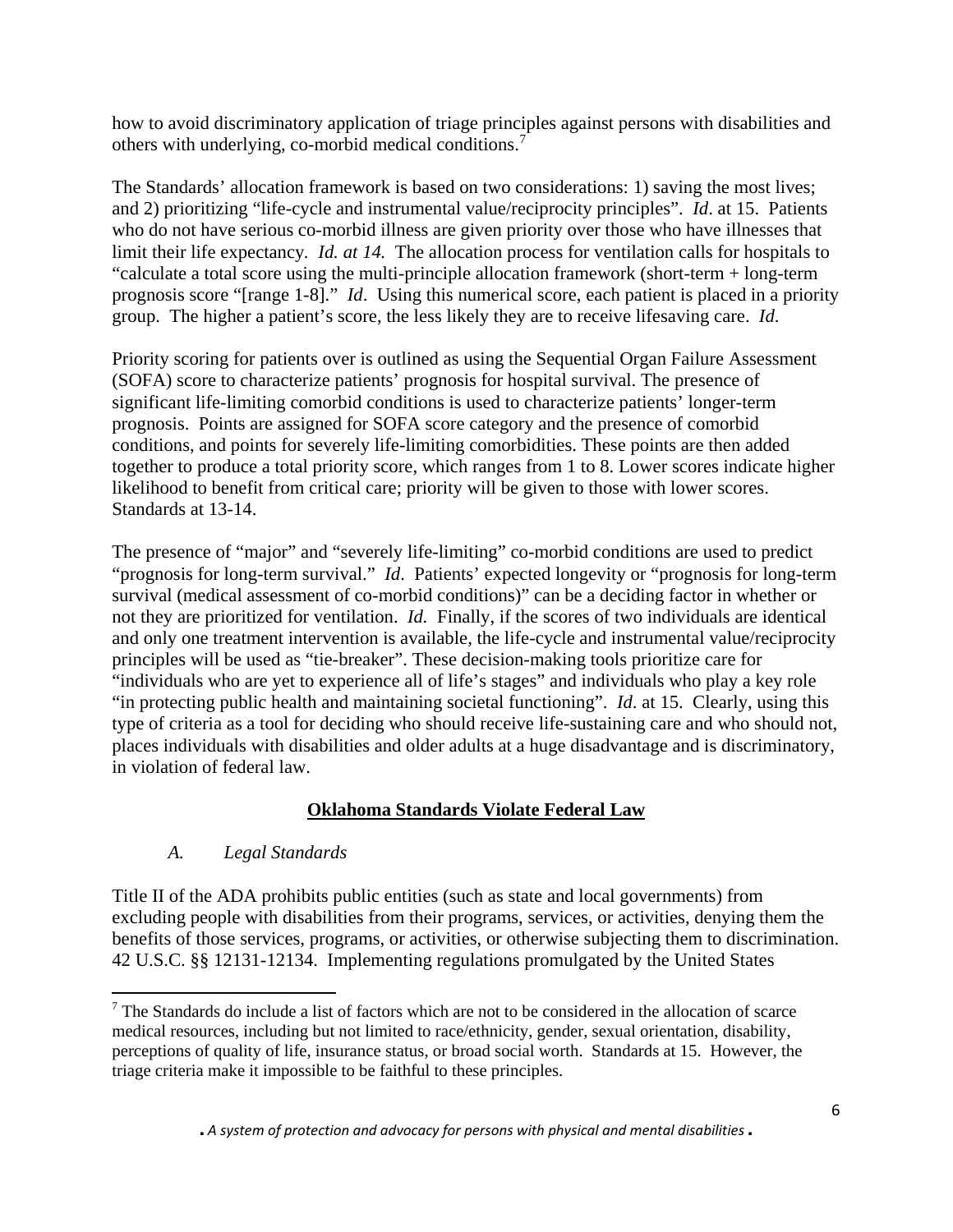Department of Justice (DOJ) define unlawful discrimination under Title II to include, *inter alia*: using eligibility criteria that screen out or tend to screen out individuals with disabilities, failing to make reasonable modifications to policies and practices necessary to avoid discrimination, and perpetuating or aiding discrimination by others. 28 C.F.R. §§ 35.130(b)(1)-(3), 35.130(b)(7)-(8). Moreover, DOJ has explicitly instructed that Title II of the ADA applies to emergency preparedness efforts of state and local governments, writing:

One of the primary responsibilities of state and local governments is to protect residents and visitors from harm, including assistance in preparing for, responding to, and recovering from emergencies and disasters. State and local governments must comply with Title II of the ADA in the emergency- and disaster-related programs, services, and activities they provide.[8](#page-6-0)

Section 504 of the Rehabilitation Act similarly bans disability discrimination by recipients of federal financial assistance, including Oklahoma's state agencies and most hospitals and health care providers. 29 U.S.C. § 794(a). The breadth of Section 504's prohibition on disability discrimination is co-extensive with that of the ADA. *See, e.g., Frame v. City of Arlington*, 657 F.3d. 215, 223 (5th Cir. 2011) ("The ADA and the Rehabilitation Act are generally interpreted *in pari materia.*").

Section 1557 of the ACA provides that no health program or activity that receives federal funds may exclude from participation, deny the benefits of their programs, services or activities, or otherwise discriminate against a person protected Section 504 of the Rehabilitation Act, 42 U.S.C. § 18116; 45 C.F.R. §§ 92.101(a), 92.101(b)(2)(i). This includes an obligation to make reasonable modifications in policies, practices, and procedures necessary to avoid discrimination. 45 C.F.R. § 92.205.

The Age Discrimination Act, also incorporated by Section 1557, prohibits discrimination on the basis of age in programs or activities that receive federal financial assistance. 42 U.S.C. §§ 6101-6107. No person in the United States shall, on the basis of age, be excluded from participation, in be denied the benefits of, or be subjected to discrimination under, such a program. 34 C.F.R. § 110.10(a).

*B. Penalizing individuals with underlying co-morbid conditions, regardless of the likelihood of survival from COVID-19, short term survivability or ability to benefit from treatment, constitutes discrimination on the basis of disability and age*.

No patient should be disqualified from life-saving treatment solely because of underlying comorbid conditions. Oklahoma's reliance on these criteria dramatically increases the likelihood that individuals with disabilities and older adults will be denied lifesaving care based on discriminatory assumptions about their quality of life or structural inequities that may impact overall life expectancy. The Standards factor co-morbidities into the triage process in two

<span id="page-6-0"></span> $\overline{\phantom{a}}$ <sup>8</sup> *See*, DOJ, Emergency Management Under Title II of the Americans with Disabilities Act at 1 (July 26, 2007), available at [https://www.ada.gov/pcatoolkit/chap7emergencymgmt.htm.](https://www.ada.gov/pcatoolkit/chap7emergencymgmt.htm)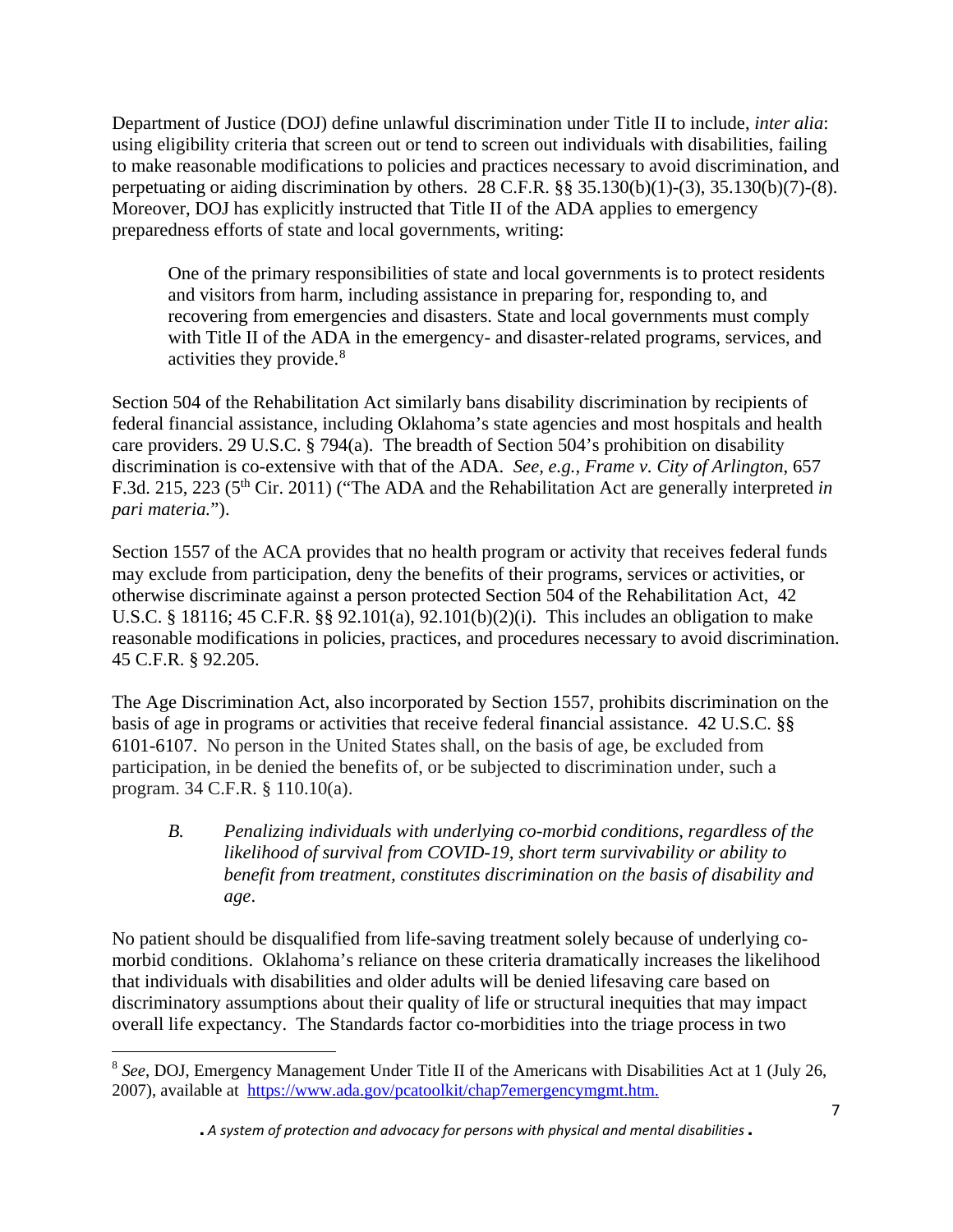distinct ways: 1) in calculating the individualized SOFA score; and 2) by adding additional "points" for life limiting and severe co-morbid conditions.

# 1. The Sequential Organ Failure Assessment (SOFA)

The SOFA is intended to assess short term impairments arising out of an acute care episode and their impact on survivability to discharge.<sup>[9](#page-7-0)</sup> Even when based on individualized medical evidence, instruments like the SOFA may inappropriately penalize individuals with chronic, but stable underlying disabilities. For example, the Glasgow Coma Scale, a tool for measuring acute brain injury severity in the SOFA, adds points when a patient cannot articulate intelligible words, even if this condition is due to a pre-existing speech disability. Patients with pre-existing motor impairments are also disadvantaged by this measure which requires moving in response to verbal commands.

Triage teams must avoid penalizing individuals with chronic but stable underlying conditions, including individuals with disabilities and older adults, when calculating SOFA scores. Baseline levels of impairment prior to the acute care episode should not increase SOFA scores unless objective medical evidence, interpreted by a medical professional with expertise necessary to exercise professional judgment under usual standards of care, demonstrates that those conditions directly impact an individual's short-term survivability with treatment.

The Standards do not make reasonable accommodations to ensure that underlying disabilities, or other co-morbid conditions not associated with acute infection or short term survivability, are not captured in the SOFA scoring process. Such accommodations may include increasing the priority tier thresholds for critical care, or specifically excluding underlying impairments where no compelling evidence exists that those conditions will impact short-term survivability.

Because Oklahoma allows the SOFA to lower an individual's priority for lifesaving care based solely on the presence of chronic, but stable, underlying conditions like diabetes, Alzheimer's disease, chronic kidney disease, COPD, developmental disability, brain injury, or speech and motor impairments, it violates federal anti-discrimination laws and directives from the Office of Civil Rights.

# 2. Penalizing patients with "life-limiting" co-morbidities

 $\overline{a}$ 

In addition to the SOFA score, patients awaiting ventilation receive additional points based on the presence of co-morbid conditions. Standards at 13-14. The Standards make clear that patients who do not have serious co-morbid illness are given priority over those who have illnesses that limit their life expectancy. *Id*.

It is highly likely that individuals with disabilities will be perceived as having "life-limiting" or "major" co-morbidities, based on discriminatory assumptions about their conditions, or

<span id="page-7-0"></span><sup>&</sup>lt;sup>9</sup> See. ClinCalc.com, SOFA Calculator: Sequential Organ Failure Assessment (SOFA) Severity of Illness Score for Hospital Mortality, available at [https://clincalc.com/IcuMortality/SOFA.aspx.](https://clincalc.com/IcuMortality/SOFA.aspx)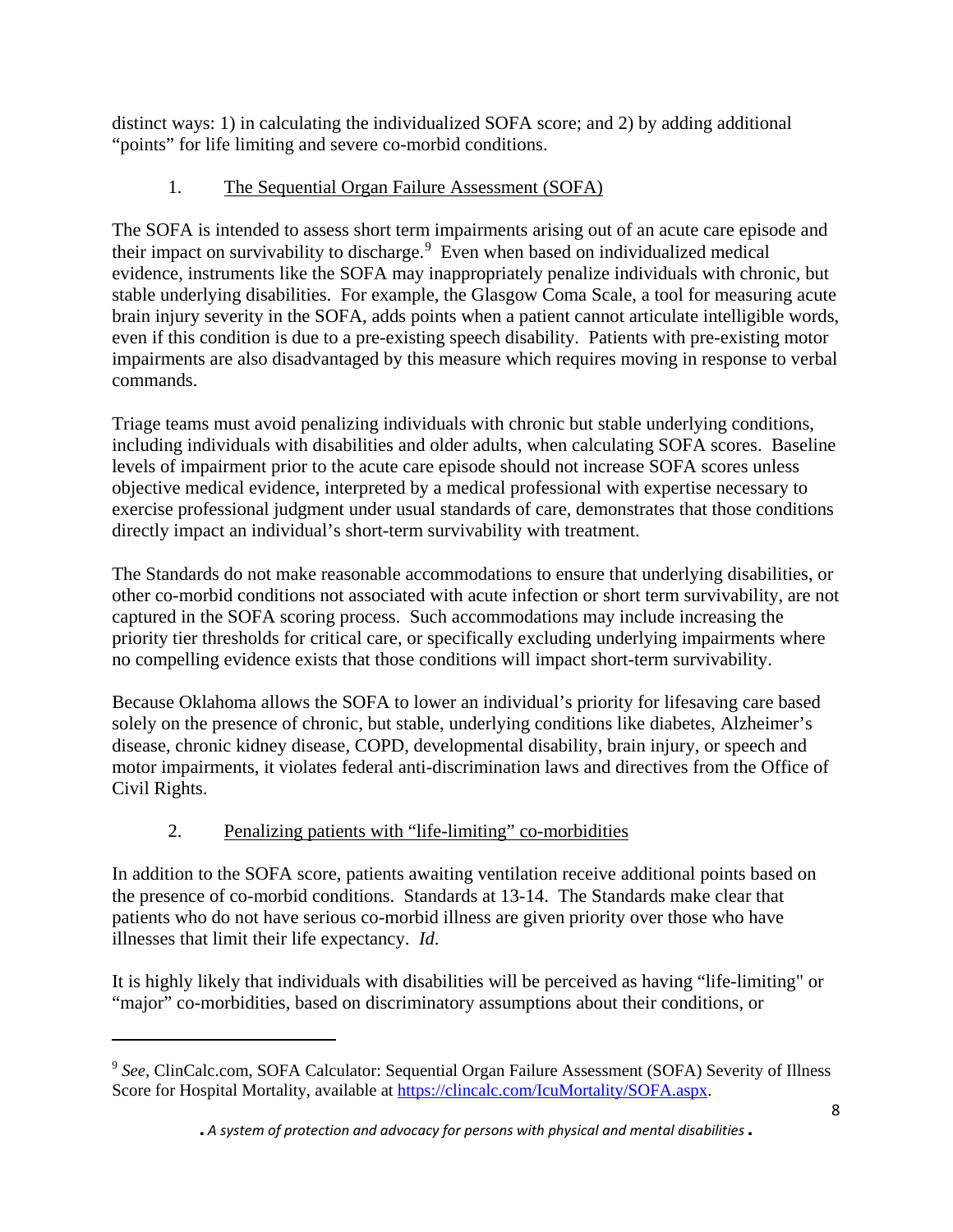misperceptions about the value and utility of their lives.<sup>[10](#page-8-0)</sup> Such conduct is wholly at odds with federal non-discrimination laws as they de-prioritize certain people based on their disability diagnosis. *See Wagner v. Fair Acres Geriatric Center*, 49 F.3d 1002, 1015 (3d Cir. 1995) (holding that nursing home could violate Section 504 of the RA and Title II of the ADA by excluding a person with Alzheimer's disease who would require a higher level of care); *Lovell v. Chandler*, 303 F.3d 1039, 1053 (9th Cir. 2002) (holding that state's exclusion of people who were blind or disabled from a new managed care program violated Section 504 and Title II of the ADA), *cert. denied*, 537 U.S. 1105 (2003). Your Office's recent Bulletin also made clear that it is unlawful to make treatment decisions based on "judgments about a person's relative 'worth' based on the presence or absence of disabilities."[11](#page-8-1)

The ADA and Rehabilitation Act bar the use of eligibility criteria that screen out or tend to screen out individuals with disabilities from access to services. *See*, *e.g.,* 42 U.S.C. § 12182(b)(2)(A)(i); 28 C.F.R. § 36.301 (ADA public accommodations); 28 C.F.R. § 35.130(b)(8) (ADA public entities). Patients with disabilities and older adults are more than likely to be screened out of high priority categories under the Standards, because they have conditions that will automatically add points to their score. This is true even if their underlying conditions are stable and have no impact on their ability to benefit from intensive care services, including ventilation.

Another core tenet of the ADA and Rehabilitation Act is that decisions by covered entities must not be based on myths, stereotypes, and unfounded assumptions about people with disabilities; rather, they must be based on individualized determinations using objective evidence*. See School Bd. of Nassau County v. Arline,* 480 U.S. 273, 284-85, 287 (1987). The use of co-morbid diagnoses in instances in which a person's immediate-term survivability is not negatively impacted as a result of the diagnosis is directly contrary to this tenet.

State triage protocols cannot treat disabled patients as unqualified for lifesaving care when those disabilities do not affect their ability to benefit from the treatment sought. "Long standing and authoritative interpretations of the law bar the use of such circular techniques to insulate disability discrimination from legal challenge." $12$ 

[https://ncd.gov/sites/default/files/NCD\\_Medical\\_Futility\\_Report\\_508.pdf.](https://ncd.gov/sites/default/files/NCD_Medical_Futility_Report_508.pdf)

 $\overline{a}$ 

[https://papers.ssrn.com/sol3/papers.cfm?abstract\\_id=3559926.](https://papers.ssrn.com/sol3/papers.cfm?abstract_id=3559926)

<span id="page-8-0"></span><sup>&</sup>lt;sup>10</sup> See generally, NAT'L COUNCIL ON DISABILITY, MEDICAL FUTILITY AND DISABILITY BIAS 29 (Nov. 20, 2019) ("Several studies have demonstrated that health care providers' opinions about the quality of life of a person with a disability significantly differ from the actual experiences of those people. For example, one study found that only 17 percent of providers anticipated an average or better quality of life after a spinal cord injury (SCI) compared with 86 percent of the actual SCI comparison group. The same study found that only 18 percent of emergency care providers imagined that they would be glad to be alive after experiencing a spinal cord injury, in contrast to the 92 percent of actual SCI survivors.") (footnotes omitted), available at

<span id="page-8-1"></span><sup>11</sup> *See*, n. 6, *supra.*

<span id="page-8-2"></span><sup>&</sup>lt;sup>12</sup> Samuel R. Bagenstos, May Hospitals Withhold Ventilators from COVID-19 Patients with Pre-Existing Disabilities? Notes on the Law and Ethics of Disability-Based Medical Rationing, University of Michigan Law School, p.2, March 24, 2020, available at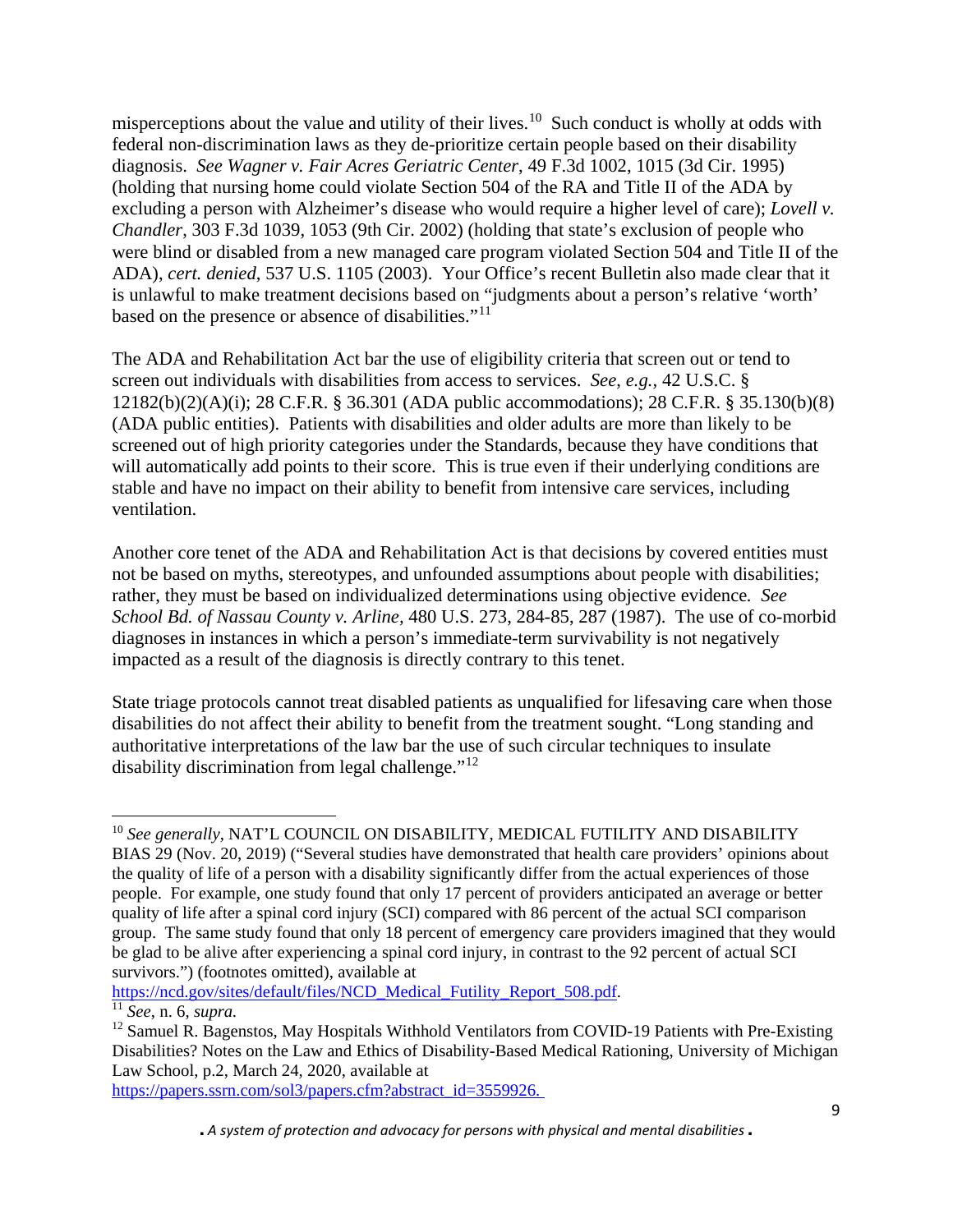#### *C. Lowering patients' priority for care based on underlying co-morbid conditions exacerbates underlying inequities in the health care system.*

Reliance on criteria like co-morbidity and projected longevity increase the likelihood that disabled individuals, and those more likely to have underlying chronic conditions, including older adults, will be denied lifesaving care. The Standards reinforce current and historical inequities in access to health care, and risk importing quality of life criteria or unconscious bias into the triage process. These inequities could not be highlighted more clearly than by the Standards' use of the life-cycle and instrumental value/reciprocity principles as criteria for allocating care. Similarly, attempts to predict and score patients based on long term prognosis will lead to inconsistent and subjective decision-making, higher rates of clinical error, and discriminatory allocation of care.

People with disabilities and older adults have long experienced discrimination in their access to medical and preventative health care.<sup>[13](#page-9-0)</sup> Over time, this discriminatory treatment leads to more co-morbid conditions and lower than average longevity. For instance, people with psychiatric disabilities are among those with lower life expectancies due to co-morbidities associated with years of antipsychotic medication and related side-effects, a history of segregation and substandard treatment, and marginalization in access to health care.<sup>[14](#page-9-1)</sup>

Incarcerated persons, many of whom have co-morbid conditions, are also at significant risk of contracting COVID-19.[15](#page-9-2) Cases have already been reported in Oklahoma prisons and jails and

 $\overline{\phantom{a}}$ 

<span id="page-9-2"></span><sup>15</sup> Emma Grey Ellis, Covid-19 Poses a Heightened Threat in Jails and Prisons, Wired (March 24, 2020) available at [https://www.wired.com/story/coronavirus-covid-19-jails-prisons/.](https://www.wired.com/story/coronavirus-covid-19-jails-prisons/)

<span id="page-9-0"></span><sup>13</sup> *See, e.g.*, NAT'L COUNCIL ON DISABILITY, ORGAN TRANSPLANT DISCRIMINATION AGAINST PEOPLE WITH DISABILITIES (Sept. 25, 2019), available at [https://ncd.gov/sites/default/files/NCD\\_Organ\\_Transplant\\_508.pdf.](https://ncd.gov/sites/default/files/NCD_Organ_Transplant_508.pdf)

<span id="page-9-1"></span><sup>&</sup>lt;sup>14</sup> World Health Organization, Information Sheet: Premature death among persons with severe mental disorders (reporting 10-25 year life expectancy reduction) available at

[https://www.who.int/mental\\_health/management/info\\_sheet.pdf;](https://www.who.int/mental_health/management/info_sheet.pdf) Thomas Insel, Post by Former NIMH Director Thomas Insel: No Health Without Mental Health, Nat'l Instit. of Mental Health (September 6, 2011)(Citing studies that "Americans with major mental illness die 14 to 32 years earlier than the general population.") available at [https://www.nimh.nih.gov/about/directors/thomas-insel/blog/2011/no-health](https://www.nimh.nih.gov/about/directors/thomas-insel/blog/2011/no-health-without-mental-health.shtml)[without-mental-health.shtml;](https://www.nimh.nih.gov/about/directors/thomas-insel/blog/2011/no-health-without-mental-health.shtml) M. De Hert, et al., Physical Illness in Patients with Severe Mental Disorders, 10 World Psychiatry 52 (2011) (people with SMI receive inadequate treatment by health care providers; " . .. stigmatization, discrimination, erroneous beliefs and negative attitudes associated with SMI will have to be eliminated to achieve parity in health care access and provision.") and/or N. Liu, et al., Excess Mortality in Persons with Severe Mental Disorders: A Multilevel Intervention Framework and Priorities for Clinical Practice, Policy and Research Agendas, 16 World Psychiatry 30 (2017) Although persons with serious mental illness have two times as many health care contacts, they receive fewer physical check-ups and screenings, fewer prescriptions and less treatment for physical ailments than other patients.).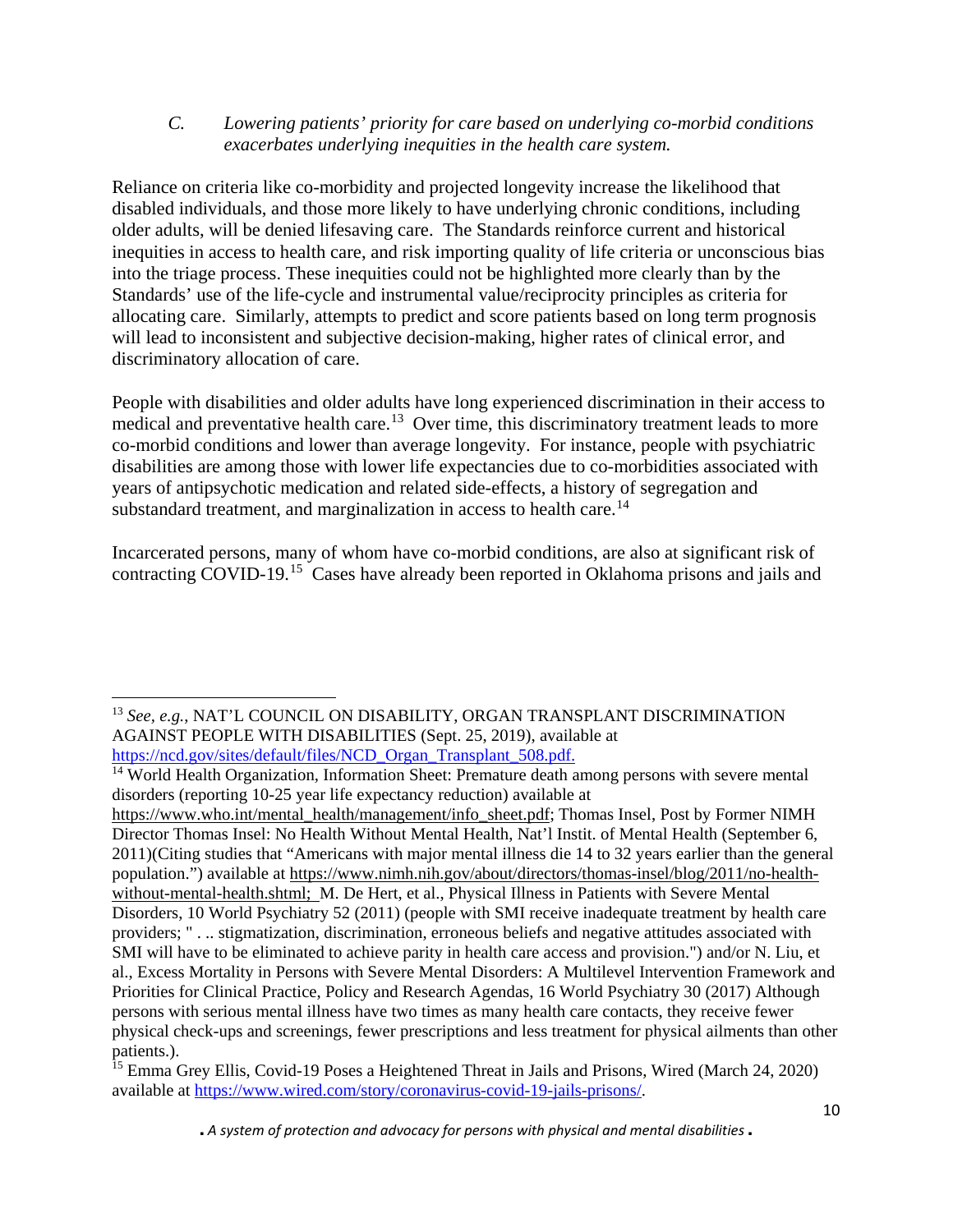the Governor has signed over 450 commutations in an effort to help reduce overcrowding during the Covid-19 pandemic.<sup>[16](#page-10-0)</sup>

Finally, people with disabilities and older adults are at high risk of contracting COVID-19, particularly those who receive hand-on personal care, live in congregate residential programs, or are served in institutional settings, or long-term care facilities.<sup>[17](#page-10-1)</sup> These individuals also are at greater risk of requiring hospital level of care and, therefore, finding their access to treatment determined by discriminatory Standards.<sup>18</sup>

# *D. The Standards' goal of prioritizing "life-cycle and instrumental value/reciprocity principles" discriminates against individuals with disabilities and older adults.*

Although the Standards do not categorically exclude patients based on diagnosis, they rely heavily on maximization of efficiency in allocating lifesaving resources, with the stated goal of saving individuals who are yet to experience all of life's stages and focuses on an individual's skills. Standards at 15. These principles – efficiency and prioritizing younger, societally productive individuals – discriminate against people with disabilities and other protected classes.

Importantly, the American College of Physicians has rejected the use of long-term prognosis or "number of life years," instead recommending that hospitals make resource allocation decisions

based on patient need, prognosis (determined by objective scientific measures and informed clinical judgment) and effectiveness (i.e., the likelihood that the therapy will help the patient recover). Allocation of treatments must maximize the number of patients who will recover, not the number of "life-years," which is inherently biased against the elderly and the disabled.<sup>[19](#page-10-3)</sup>

 $\overline{\phantom{a}}$ 

<span id="page-10-0"></span><sup>&</sup>lt;sup>16</sup> Coronavirus in Oklahoma: Stitt signs over 450 commutations, reduces prison overcrowding during COVID-19 pandemic-available at [https://oklahoman.com/article/5659929/coronavirus-in-oklahoma-stitt](https://oklahoman.com/article/5659929/coronavirus-in-oklahoma-stitt-signs-over-450-commutations-reduces-prison-overcrowding-during-covid-19-pandemic)[signs-over-450-commutations-reduces-prison-overcrowding-during-covid-19-pandemic](https://oklahoman.com/article/5659929/coronavirus-in-oklahoma-stitt-signs-over-450-commutations-reduces-prison-overcrowding-during-covid-19-pandemic) Also see, Five Prison Staff, One Prisoner In Oklahoma Test Positive for COVID-19-available at <https://www.kosu.org/post/five-prison-staff-one-prisoner-oklahoma-test-positive-covid-19>

<span id="page-10-1"></span><sup>&</sup>lt;sup>17</sup> See, Coronavirus cases spread in nursing homes as facilities face 'absolute devastation' [https://www.readfrontier.org/stories/coronavirus-cases-surge-at-nursing-homes-as-workers-face-absolute](https://www.readfrontier.org/stories/coronavirus-cases-surge-at-nursing-homes-as-workers-face-absolute-devastation/)[devastation/,](https://www.readfrontier.org/stories/coronavirus-cases-surge-at-nursing-homes-as-workers-face-absolute-devastation/) also Inside nursing homes, coronavirus brings isolation and 7,300 deaths; Outside, families yearn for news [https://abcnews.go.com/Health/inside-nursing-homes-coronavirus-brings-isolation-7300](https://abcnews.go.com/Health/inside-nursing-homes-coronavirus-brings-isolation-7300-deaths/story?id=70225836) [deaths/story?id=70225836](https://abcnews.go.com/Health/inside-nursing-homes-coronavirus-brings-isolation-7300-deaths/story?id=70225836)

<span id="page-10-2"></span><sup>&</sup>lt;sup>18</sup> *See*, Oklahoma nursing homes impacted by COVID-19 [https://kfor.com/news/local/oklahoma-nursing](https://kfor.com/news/local/oklahoma-nursing-homes-impacted-by-covid-19/)[homes-impacted-by-covid-19/,](https://kfor.com/news/local/oklahoma-nursing-homes-impacted-by-covid-19/) also see 63 People At Grove Nursing Home Test Positive For COVID-19 [https://www.newson6.com/story/42008006/63-people-at-grove-nursing-home-have-tested-positive-for-](https://www.newson6.com/story/42008006/63-people-at-grove-nursing-home-have-tested-positive-for-covid19)

[covid19,](https://www.newson6.com/story/42008006/63-people-at-grove-nursing-home-have-tested-positive-for-covid19) also see Group home residents under quarantine following COVID-19 death

[https://www.normantranscript.com/news/group-home-residents-under-quarantine-following-covid-](https://www.normantranscript.com/news/group-home-residents-under-quarantine-following-covid--death/article_7b98026c-7292-11ea-872e-872b711eccdf.html) [death/article\\_7b98026c-7292-11ea-872e-872b711eccdf.html](https://www.normantranscript.com/news/group-home-residents-under-quarantine-following-covid--death/article_7b98026c-7292-11ea-872e-872b711eccdf.html)

<span id="page-10-3"></span><sup>&</sup>lt;sup>19</sup> Available at [https://www.acponline.org/acp-newsroom/internists-say-prioritization-allocation-of](https://www.acponline.org/acp-newsroom/internists-say-prioritization-allocation-of-resources-must-not-result-in-discrimination)[resources-must-not-result-in-discrimination.](https://www.acponline.org/acp-newsroom/internists-say-prioritization-allocation-of-resources-must-not-result-in-discrimination)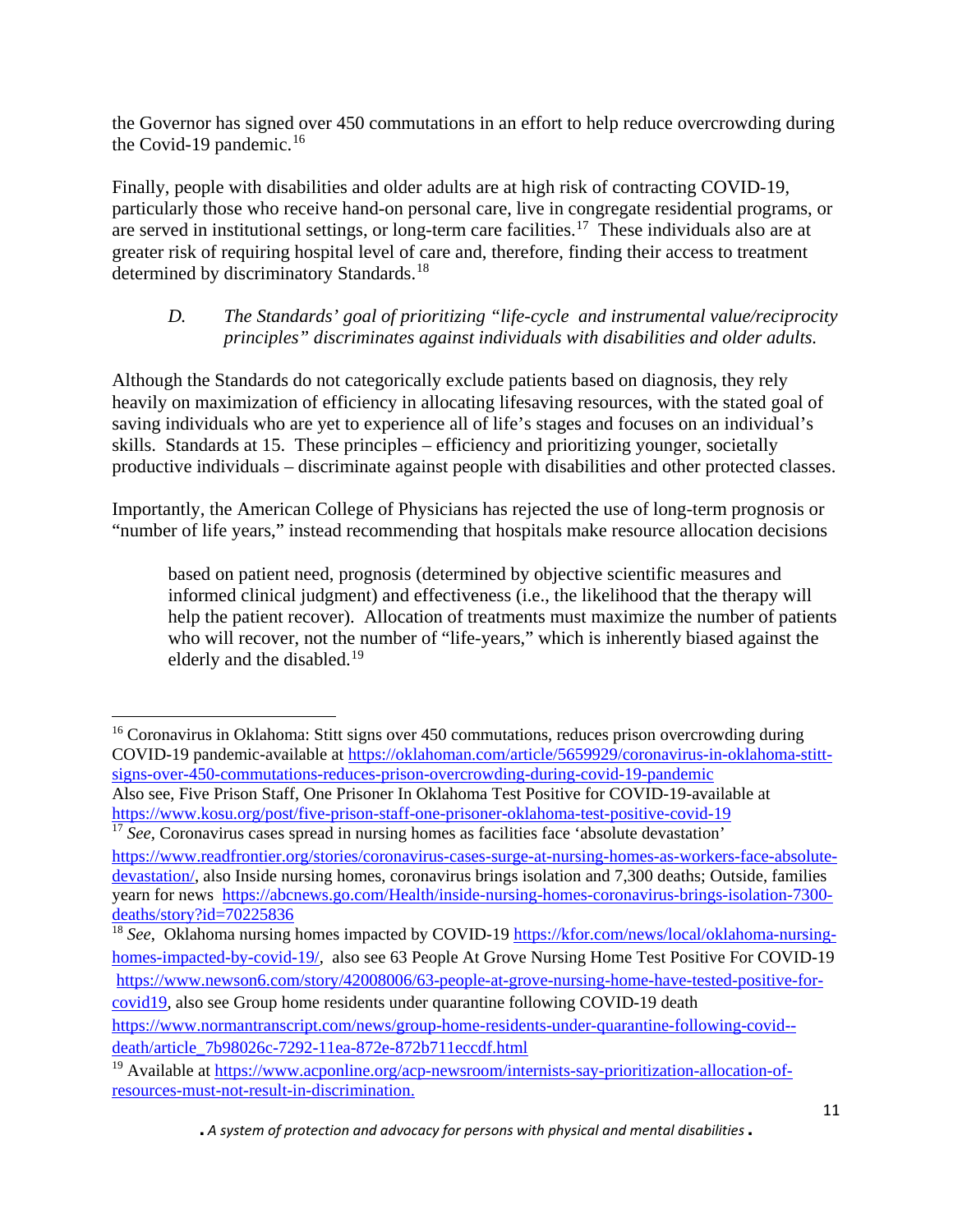Even Dr. Douglas White, author of the much cited "Pittsburgh Model" for altered standards of care, has publicly rejected factoring long- term prognosis and overall life expectancy into the triage assessment process. Instead, Dr. White advocates for considering prognosis in the near term. [20](#page-11-0)

Additionally, the Standards use life-cycle and value/reciprocity categories to determine how lifesaving resources will be allocated between patients with the same triage score. This "tiebreaker" provision violates the Affordable Care Act's anti-discrimination provisions, the Americans with Disabilities Act, as well as the Age Discrimination Act of 1975, which establishes that "no person ... shall, on the basis of age, be excluded from participation in, be denied the benefits of, or be subjected to discrimination under, any program or activity receiving Federal financial assistance." 42 U.S.C. § 6102.

Risks of error and unconscious bias may be even greater in high pressured triage decisions during this crisis. Medical innovations such as new pharmaceuticals, surgical techniques and other interventions can shift the long-term prognosis for many conditions.

New York State has charted a different course. Its ventilator guidelines eliminate any consideration of comorbidity or long-term prognosis.[21](#page-11-1) Instead, they assess "the short-term likelihood of survival of the acute medical episode," and not "whether a patient may survive a given illness or disease in the long-term (e.g., years after the pandemic). By adopting this approach, every patient is held to a consistent standard. Triage decision-makers should not be influenced by subjective determinations of long-term survival, which may include biased personal values or quality of life opinions."[22](#page-11-2)

## *E. Assessments of long-term prognosis based on "significant life limiting comorbidities" are prone to discriminatory assumptions, unconscious bias, and clinical error.*

The proposed triage guidelines provide no objective, reliable, or consistent means of informing decisions on intermediate or long-term prognosis. Additionally, populations whose health and longevity are already negatively impacted by inequities in access to care (people with psychiatric disabilities; people with developmental disabilities; older individuals; incarcerated people) will

l

<span id="page-11-0"></span> $20$  This April 8, 2020 interview on WBUR is available at

[https://www.wbur.org/hereandnow/2020/04/08/hospitals-ethically-ration-ventilators.](https://www.wbur.org/hereandnow/2020/04/08/hospitals-ethically-ration-ventilators)

<span id="page-11-1"></span><sup>&</sup>lt;sup>21</sup> New York State Department of Health, "Ventilator Allocation Guidelines," by the New York Taskforce on Life and the Law, November 2015, 34, available at

[https://www.health.ny.gov/regulations/task\\_force/reports\\_publications/docs/ventilator\\_guidelines.pdf.](https://www.health.ny.gov/regulations/task_force/reports_publications/docs/ventilator_guidelines.pdf)

<span id="page-11-2"></span><sup>&</sup>lt;sup>22</sup> Elios Rivera-Segarra, et. al., "That's All Fake": Health Professionals, Stigma and Physical Healthcare of People Living with Serious Mental Illness, 14 PloS One, 12, (2019) available at [https://doi.org/10.1371/journal.pone.0226401.](https://doi.org/10.1371/journal.pone.0226401)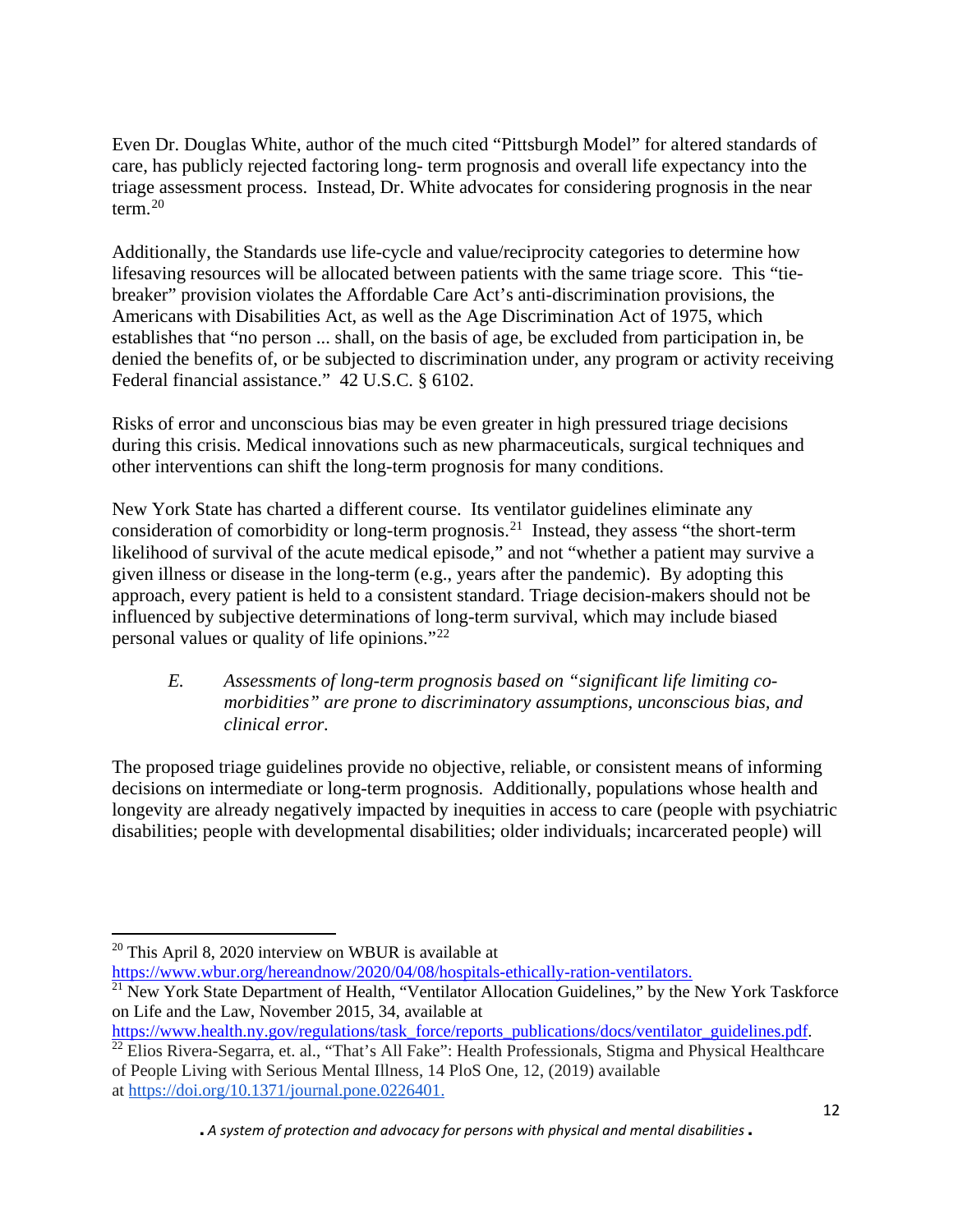be doubly harmed by these criteria, undermining the Standards' stated goals of equity, transparency and fairness in the rationing process.  $23$ 

The Standards utilize criteria that will lead to discriminatory assumptions or unconscious bias in the provision of lifesaving care.<sup>[24](#page-12-1)</sup> Further, they fail to include safeguards against such influences in the decision-making process. Specifically, incorporating co-morbidities that do not reduce a patient's short-term survival prospects into the triage assessment creates a substantial risk that quality of life and other subjective value judgments will also be improperly incorporated into the process reducing the likelihood persons with disabilities and chronic health conditions will receive medically indicated care.<sup>25</sup> Because the criteria in the Standards effectively constitute a proxy for quality of life, they directly contravene OCR's Bulletin and federal civil rights laws.

Long term prognosis, especially for persons with disabilities, can lead to erroneous, inconsistent, and subjective decision-making in violation of federal antidiscrimination laws. People with disabilities and older adults can outlive the prognoses doctors ascribe to them, often by decades.

Instead of the discriminatory process in the Standards, triage decisions should be governed by individualized assessments of the patient's potential for survivability to discharge if provided for treatment for COVID-19.

## *F. The Standards fail to require the provision of reasonable accommodations to an individual's disability and reasonable modifications of the triage process.*

The Standards do not mention requirements under the ADA and Section 504 to make reasonable accommodations for people with disabilities. Nor do they remind health care facilities of their federal and state anti-discrimination obligations to make reasonable modifications to their policies and practices when necessary to allow persons with disabilities to enjoy the benefits and services they provide. For instance, certain triage criteria, such as limitations on how long

 $\overline{a}$ 

<span id="page-12-0"></span><sup>23</sup> *See*, Joseph Stramondo, COVID-19 Triage and Disability: What Not to Do, Bioethics.net, March 30, 2020, available at [http://www.bioethics.net/2020/03/covid-19-triage-and-disability-what-not-to-do/.](http://www.bioethics.net/2020/03/covid-19-triage-and-disability-what-not-to-do/)

<span id="page-12-1"></span><sup>&</sup>lt;sup>24</sup> The prevalence of unconscious bias in the provision of health care generally is well documented. *See* Cholë FitzGerald & Sania Hurst, Implicit Bias in Healthcare Professionals: A Systemic Review, 18 BMC Med. Ethics (2017) available at<https://www.ncbi.nlm.nih.gov/pmc/articles/PMC5333436/> (meta-analysis of 49 articles on the impact of implicit race and gender bias in the provision of medical care concludes that "healthcare professionals exhibit the same levels of implicit bias as the wider population" and that bias is "likely to influence diagnosis and treatment decisions and levels of care in some circumstances"); *see also* Clarissa Kripke, Patients with Disabilities: Avoiding Bias When Discussing Goals of Care, 93 Am. Fam. Physician 192 (2017) available at <https://www.aafp.org/afp/2017/0801/p192.html> ("[f]alse assumptions about patients' quality of life can affect prognosis" and even "result in premature withdrawal of life-preserving care.").

<span id="page-12-2"></span><sup>&</sup>lt;sup>25</sup> The Department of Health and Human Services rejected Oregon's plan to ration Medicaid services in the early 1990s that included criteria based upon quality of life and likelihood of treatment returning the patient to an asymptomatic state, concluding that such criteria violate the ADA based on stereotypical assumptions about people with disabilities' quality of life. *See* Timothy B. Flanagan, ADA Analyses of the Oregon Health Plan, 9 Issues in Law & Medicine 397 (1994) (reprinting federal analyses that Oregon's proposals to ration health care violated the ADA).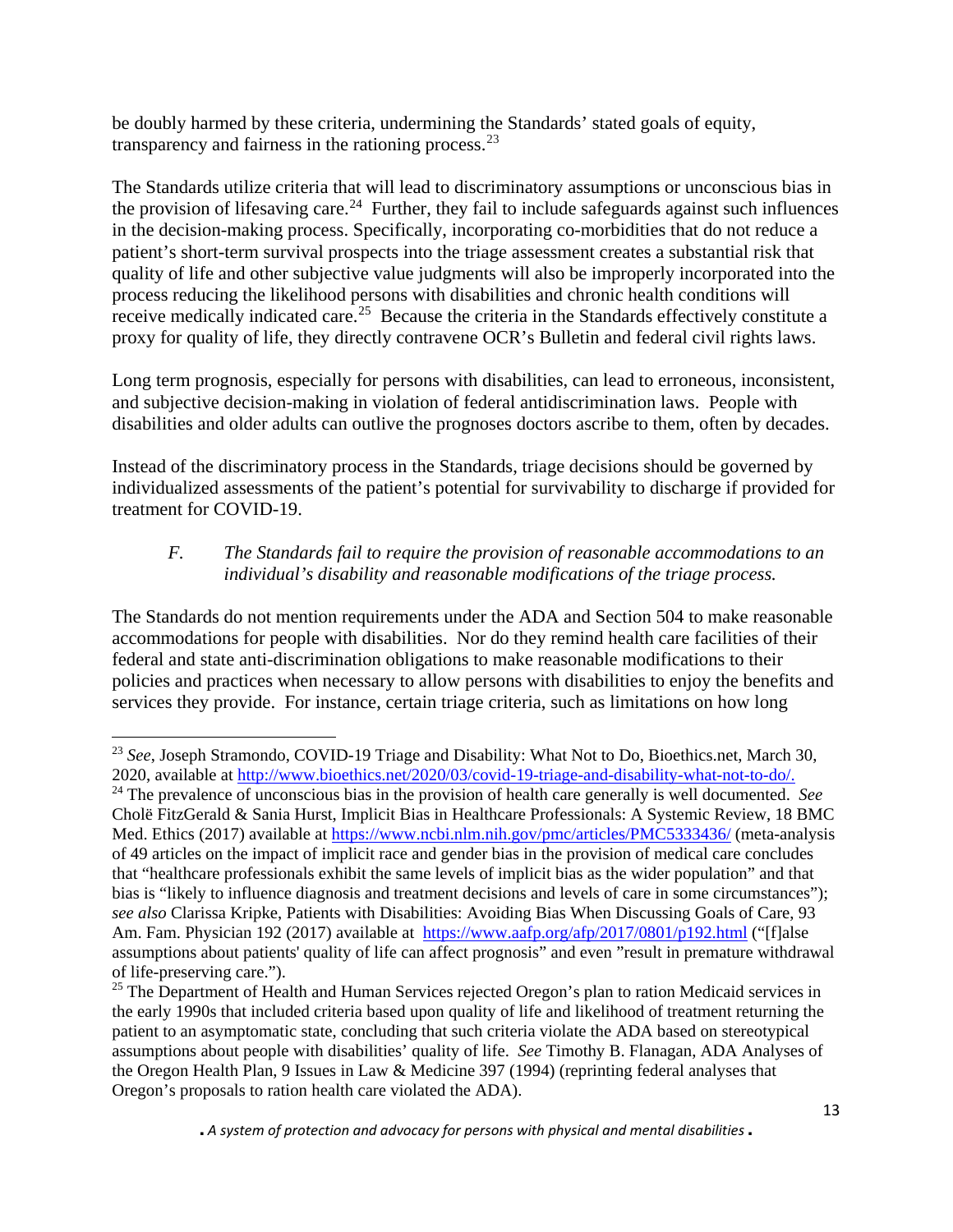patients may stay on a ventilator without demonstrated improvement, may have a disproportionate, negative impact on individuals who are no less likely to recover, but may do so more slowly due to a pre-existing disability.<sup>[26](#page-13-0)</sup> Similarly, individuals who are admitted to the hospital with a personal ventilator should not have them reallocated or removed for another individual.

Patients with disabilities may require specific accommodations in communicating their needs and preferences regarding treatment, including access to interpreters and specialized assistive technology. It is critical that all reasonable steps be taken to ensure guardians, family members, and health care agents are afforded an equal opportunity to communicate with the disabled individual, their treating clinicians, and the triage assessment team. If necessary, this communication should be facilitated through specialized interpreters, telephonic or video technology that is effective for, and accessible to, the person and their supporters.

Finally, if a patient with a disability requires an accommodation that involves the presence of a family member, personal care assistant or similar disability service provider, knowledgeable about the management of their care, to physically or emotionally assist them during their hospitalization, this accommodation should be allowed with proper precautions taken to contain the spread of infection. $27$ 

# **OCR Must Protect All Oklahoma Residents Without Discrimination**

In Oklahoma, residents with disabilities, older adults and incarcerated people with co-morbid conditions are experiencing intense fear and anxiety, not only because they are at heightened risk of contracting the COVID-19 virus, but because they expect to be denied lifesaving care in the event health care rationing goes into effect under the attached Standards.

For this reason, ODLC request that your Office immediately investigate and issue a finding that the Standards unlawfully discriminate against these individuals in violation of federal law. Urgent action is needed given the pace at which the pandemic is spreading and the rising demand on health care resources.

We further request that your Office advise Oklahoma that it must eliminate triage criteria based on life limiting co-morbidities and long-term prognosis, and suggest that it develop revised, mandatory, non-discriminatory Crisis Standards of Care. Those revised Standards must:

1) prohibit consideration of disability or age independent of its impact on short term survival from COVID-19;

 $\overline{\phantom{a}}$ 

<span id="page-13-1"></span><span id="page-13-0"></span><sup>26</sup> *See* Kripke, Patients with Disabilities, supra, n. 36, 96 Am. Family Physician at 192 (patient with cognitive limitations and chronic conditions "recovering slowly from an acute, temporary illness" mistakenly referred to hospice due to undue concerns reflecting stereotypical assumptions). <sup>27</sup> *See, e.g.,* COVID-19 visitor policy of Rush University Medical Center, Illinois, available at [https://www.rush.edu/patients-visitors/covid-19-resources/rush-coronavirus-covid-19-patient-and-visitor](https://www.rush.edu/patients-visitors/covid-19-resources/rush-coronavirus-covid-19-patient-and-visitor-updates)[updates.](https://www.rush.edu/patients-visitors/covid-19-resources/rush-coronavirus-covid-19-patient-and-visitor-updates)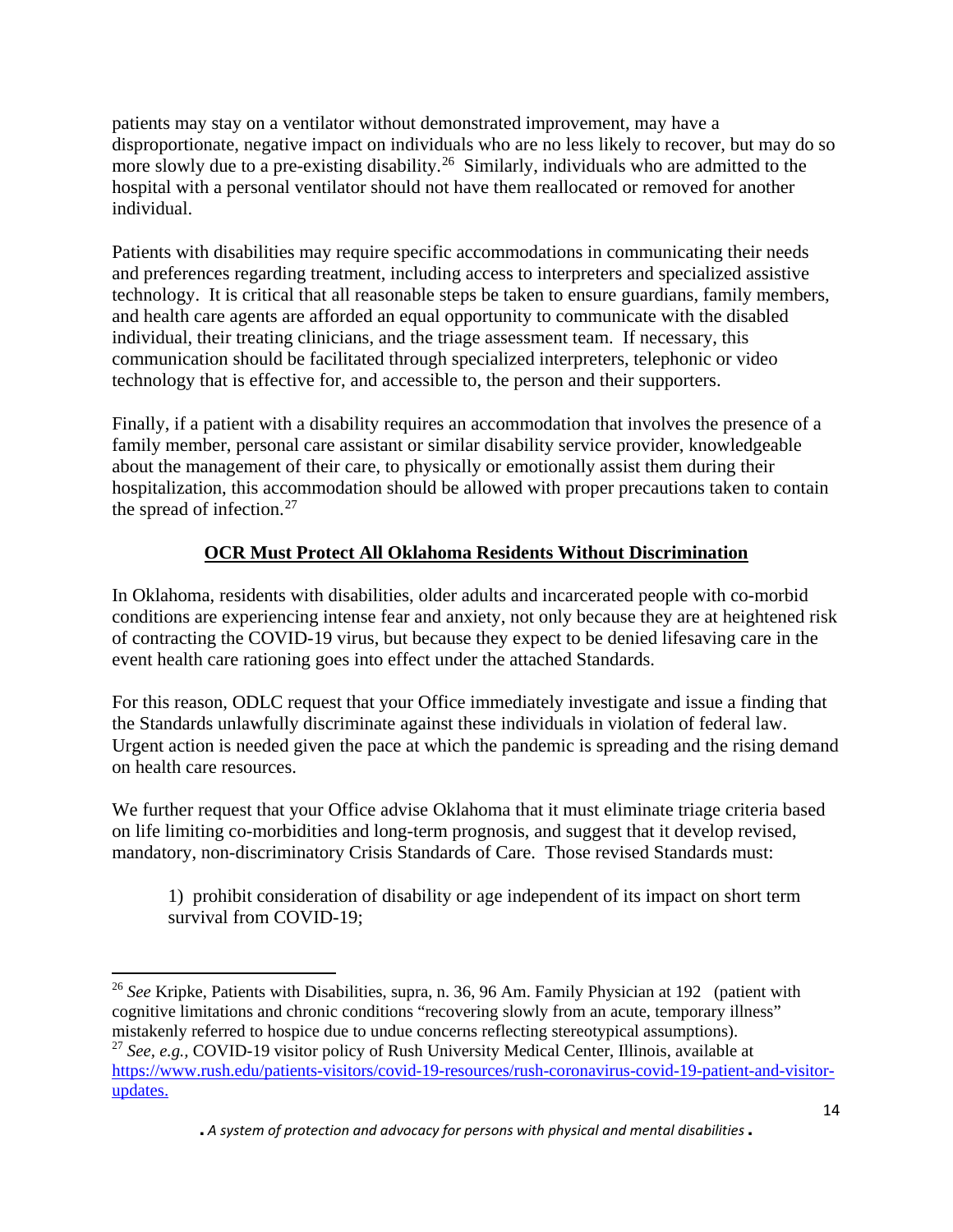2) prohibit any implementation of the Standards that would result in discriminatory treatment or impact on populations protected by Title VI of the Civil Rights Act of 1964, the Age Discrimination Act of 1975, the Americans with Disabilities Act, and Section 504 of the Rehabilitation Act of 1973, and Section 1557 of the Patient Protection and Affordable Care Act (ACA);

3) include an explicit assurance that all individuals are qualified for, and eligible to receive, lifesaving care, regardless of diagnosis, functional impairment or activities of daily living needs;

4) ensure that all triage decisions must result from individualized assessments based on objective medical evidence;

5) eliminate "life-limiting co-morbidities" or "long term prognosis" as factors in triage scoring protocols;

6) eliminate life-cycle and instrumental value/reciprocity principles as a "tie-breaker," when individuals otherwise have similar priority scores; and

7) require that the Standards include reasonable accommodations/modifications of the triage protocol for people with disabilities.

Thank you for your attention. We look forward to your response.

Melissa Sublett, Executive Director Brian S. Wilkerson, Director of Litigation and Legal Services Joy J. Turner, Director of Investigation and Monitoring Oklahoma Disability Law Center, Inc. 5555 E. 71<sup>st</sup> Street, Suite 9100 Tusla, OK 74136 800-880-7755 [melissa@okdlc.org](mailto:melissa@okdlc.org) [brian@okdlc.org](mailto:brian@okdlc.org) [joy@okdlc.org](mailto:joy@okdlc.org)

AJ Griffin, Chair Developmental Disabilities Council of Oklahoma 2401 N.W. 23rd Street, Suite 74 Oklahoma City, OK 73107 405-521-4910 [senajgriffin@gmail.com](mailto:senajgriffin@gmail.com)

Cathy Costanzo Alison Barkoff Steven Schwartz Center for Public Representation 22 Green Street Northampton, MA 01060 413-586-6024 [ccostanzo@cpr-ma.org](mailto:ccostanzo@cpr-ma.org) [abarkoff@cpr-us.org](mailto:abarkoff@cpr-us.org) [sschwartz@cpr-ma.org](mailto:sschwartz@cpr-ma.org)

Shira Wakschlag The Arc of the United States 1825 K Street NW, Sui9te 1200 Washington, DC 20006 202-534-3708 [wakschlag@thearc.org](mailto:wakschlag@thearc.org)

■ *A system of protection and advocacy for persons with physical and mental disabilities* ■